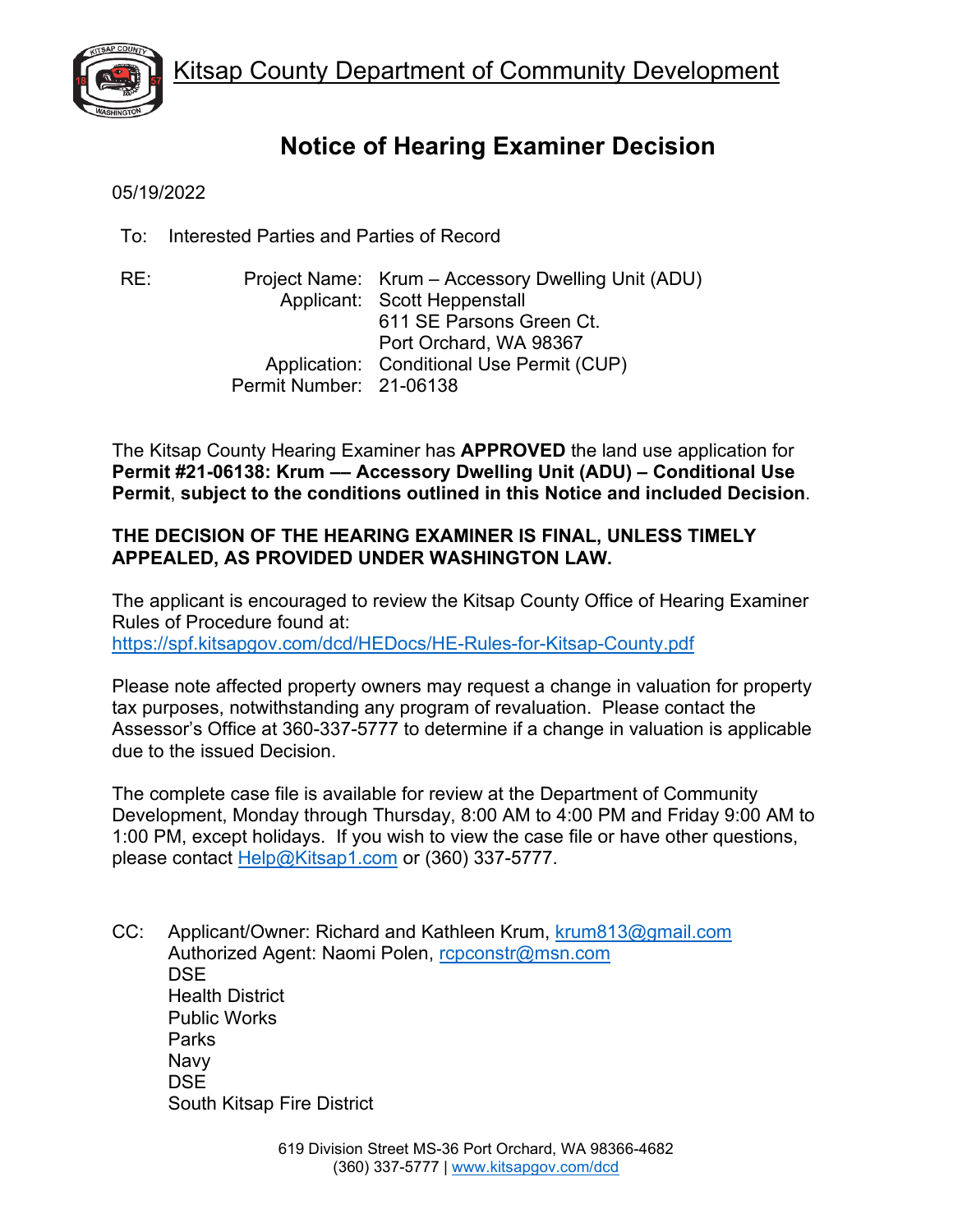South Kitsap School District Puget Sound Energy Water Purveyor Point No Point Treaty Council Suquamish Tribe Port Gamble S'Klallam Tribe Squaxin Island Tribe Puyallup Tribe WA Dept of Fish & Wildlife WA State Dept of Ecology-SEPA Interested Parties: None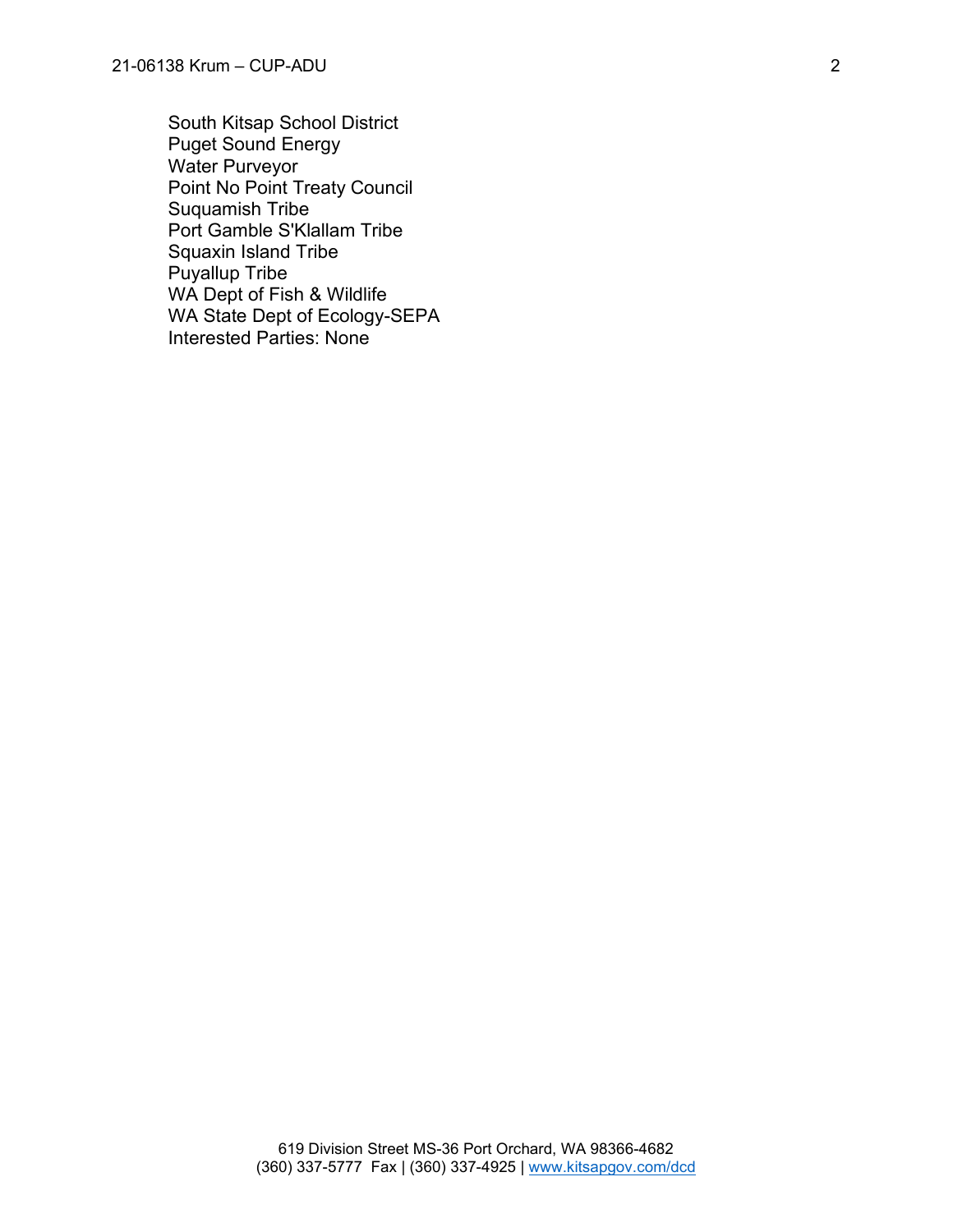## **BEFORE THE HEARING EXAMINER FOR KITSAP COUNTY**

| In the Matter of the Application of                                              | No. 21-06138                        |
|----------------------------------------------------------------------------------|-------------------------------------|
| <b>RCP Construction Services, LLC, on</b><br>behalf of Richard and Kathleen Krum | <b>Krum Accessory Dwelling Unit</b> |
|                                                                                  |                                     |
|                                                                                  | FINDINGS, CONCLUSIONS,              |
| For Approval of a Conditional Use Permit                                         | AND DECISION                        |

## **SUMMARY OF DECISION**

The request for a conditional use permit to allow construction of an 884 square foot detached accessory dwelling unit at 1447 SW Pine Road, in the Port Orchard area of unincorporated Kitsap County, is **APPROVED**. Conditions are necessary to mitigate specific impacts of the proposal.

### **SUMMARY OF RECORD**

Hearing Date:

The Hearing Examiner held an open record hearing on the request on April 28, 2022, using remote access technology. The record was left open until May 5, 2022, to allow any member of the public having difficulty connecting to the remote hearing to submit written comments in lieu of live testimony. No additional comments were submitted, and, accordingly, the record closed on May 5, 2022.

Testimony:

The following individuals presented testimony under oath at the open record hearing:

Colin Poff, County Planner Robin Polen, Applicant Representative Richard Krum, Applicant

#### Exhibits:

The following exhibits were admitted into the record:

- 1. Staff Report, dated April 21, 2022
- 2. Kitsap Public Health District Building Site Application, approved October 14, 2021
- 3. Concurrency Test, received December 15, 2021
- 4. Agent Authorization Form, dated July 13, 2021
- 5. Single Family Residence Photograph Front View, received December 15, 2021
- 6. Site Plan, dated April 14, 2021

*Findings, Conclusions, and Decision Kitsap County Hearing Examiner Krum Accessory Dwelling Unit CUP No. 21-06138*

*Page 1 of 13*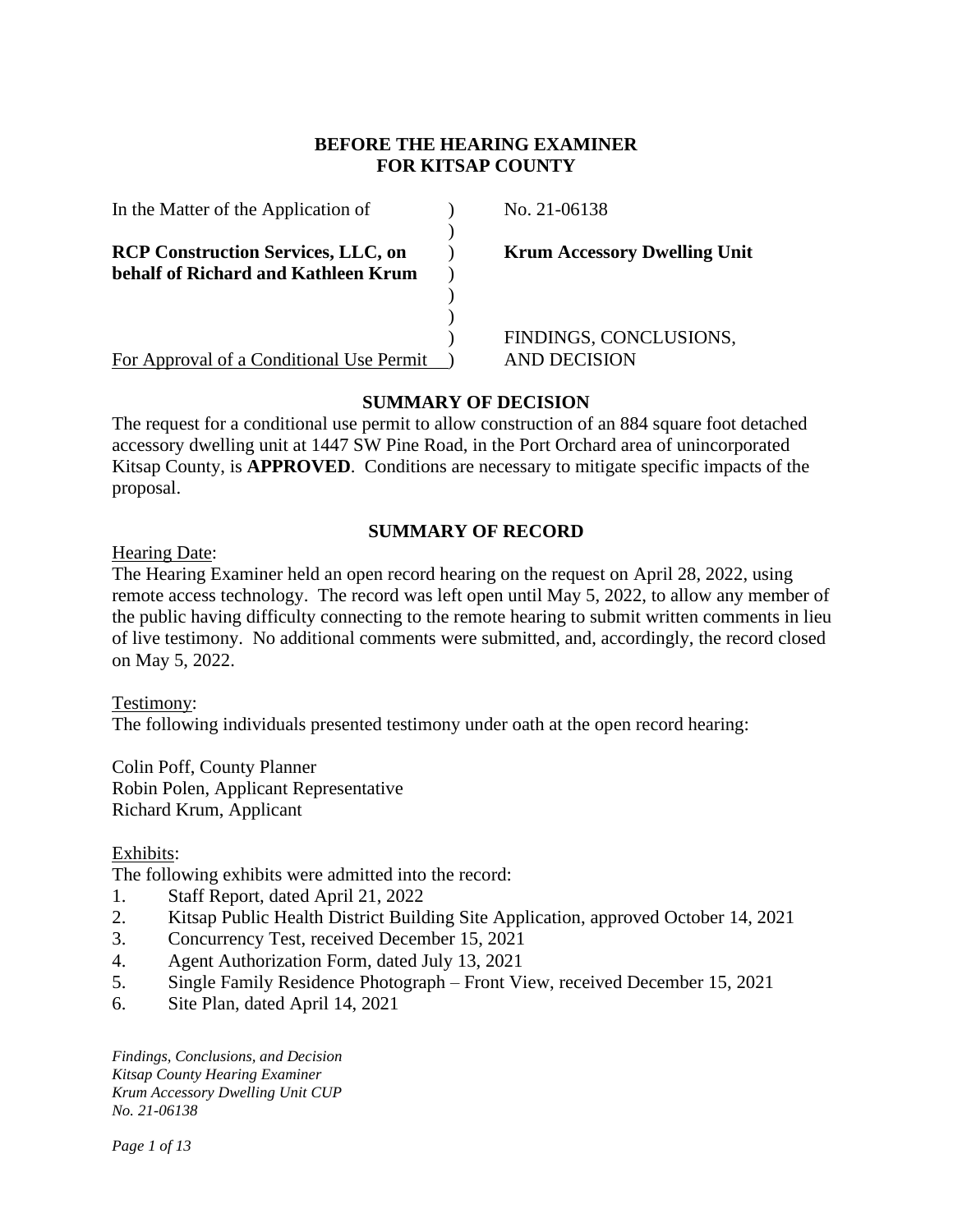- 7. Site Composite Map, revised April 30, 2021
- 8. Site Photograph North toward ADU, received December 15, 2021
- 9. Site Photograph Northwest Corner of Site, received December 15, 2021
- 10. Site Photograph Northwest Corner from ADU, received December 15, 2021
- 11. SEPA Environmental Checklist, dated October 12, 2021
- 12. Stormwater Pollution Prevention Plan Map, revised April 30, 2021
- 13. Stormwater Worksheet, received December 15, 2021
- 14. Revised Notice of Application, dated January 4, 2022
- 15. SEPA Determination of Nonsignificance, dated January 21, 2022
- 16. Revised ADU Construction Plans (5 Sheets), dated April 9, 2021
- 17. Information Request Checklist, dated February 23, 2022
- 18. Notice of Public Hearing, published April 13, 2022
- 19. Staff Presentation
- 20. Hearing Sign-In
- 21. Certification of Public Notice, dated April 25, 2022

The Hearing Examiner enters the following findings and conclusions based upon the testimony and exhibits admitted at the open record hearing:

#### **FINDINGS**

#### Application and Notice

- 1. RCP Construction Services, LLC, on behalf of Richard and Kathleen Krum (Applicant), requests a conditional use permit (CUP) to allow construction of an 884 square foot detached accessory dwelling unit (ADU) on a 5.04-acre property that is currently developed with a 2,764 square foot single-family residence, an associated driveway, a septic drain field, and a private well. The property is located at 1447 SW Pine Road, in the Port Orchard area of unincorporated Kitsap County. 1 *Exhibit 1, Staff Report, pages 1 and 2; Exhibit 2; Exhibit 4; Exhibits 5 through 10; Exhibit 16.*
- 2. Kitsap County determined that the application was complete on December 23, 2021. On January 4, 2022, the County provided notice of the application consistent with the requirements of Kitsap County Code (KCC) 21.04.210 by publishing notice in the County's publishing newspaper of record and by mailing or emailing notice to property owners within 800 feet of the site and to reviewing departments and agencies. The County's notice materials stated that written comments on the proposal could be submitted up until seven days before the date of the open record hearing associated with the application. On April 11, 2022, the County mailed notice of the associated open record hearing to property owners within 800 feet of the site and to interested parties and published notice in the County's publishing newspaper of record. On April 13, 2022,

<sup>1</sup> The property is identified by Kitsap County Assessor's Tax Account No. 032201-3-054-2005. *Exhibit 1, Staff Report, page 1.*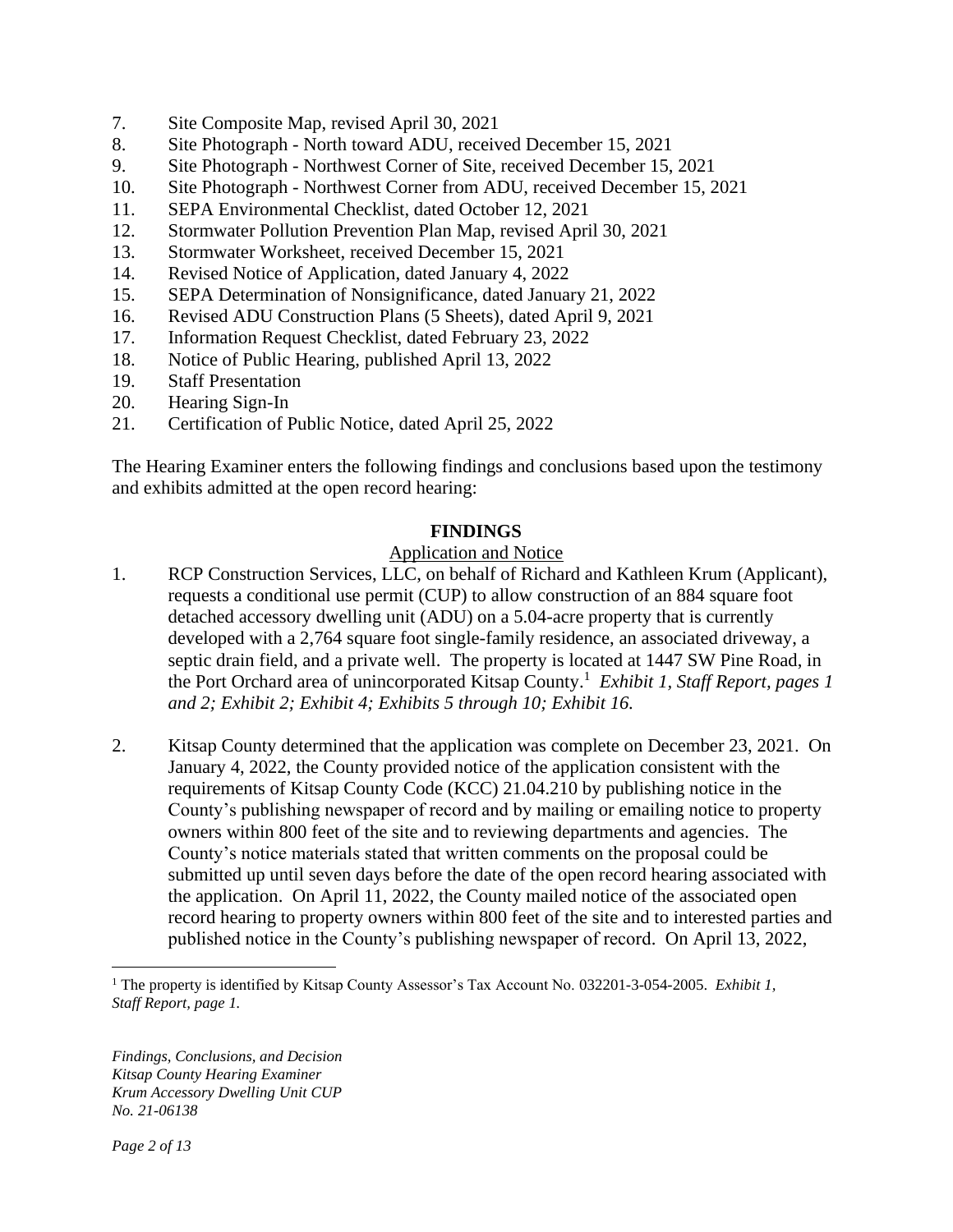notice of the hearing was posted on the subject property. The County did not receive any comments on the proposal in response to its notice materials. *Exhibit 1, Staff Report, pages 1 and 6; Exhibit 14; Exhibit 18; Exhibit 21.* 

# State Environmental Policy Act

3. The County acted as lead agency and analyzed the environmental impacts of the project as required by the State Environmental Policy Act (SEPA), Chapter 43.21C Revised Code of Washington (RCW). The County consolidated notice of the SEPA review comment period with the notice of application under the optional process provided for by Washington Administrative Code (WAC) 197-11-355, with a SEPA comment deadline of January 18, 2022. The County did not receive any comments on the environmental review of the proposal. The County reviewed the Applicant's environmental checklist and other information on file and determined that the proposal would not have a probable significant adverse impact on the environment. Accordingly, the County issued a Determination of Nonsignificance (DNS) on January 21, 2022, with an appeal deadline of February 4, 2022. The DNS was not appealed. *Exhibit 1, Staff Report, page 2; Exhibit 11; Exhibit 14; Exhibit 15; Exhibit 21.*

# Comprehensive Plan and Zoning

- 4. The property is designated "Rural Residential" by the County Comprehensive Plan. County staff identified the following Comprehensive Plan policies as relevant to the proposal:
	- Limit the designated rural area to low residential densities that can be sustained by minimal infrastructure improvements, that cause minimal environmental degradation, and that will not cumulatively create the future necessity or expectation of urban levels of service. [Land Use Policy 50]
	- Permit residential uses in rural areas consistent with the planned rural character of the surrounding area. [Land Use Policy 51]
	- Outside of the Type III Limited Area of More Intensive Rural Development (LAMIRD), limit development only to that which serves rural residential or resource needs and does not draw population from Urban Growth Areas. This policy is implemented through Comprehensive Plan Land Use designations, zoning designations, and zoning code provisions. [Land Use Policy 53]
	- Use regulatory strategies to incentivize and provide flexibility for development of affordable and special needs housing. [Housing, Human Services Policy 5]
	- Adopt regulatory changes to allow non-traditional housing types. [Housing, Human Services Policy 7]
	- Promote fair housing to ensure that all residents of Kitsap County have an equal and fair opportunity to obtain safe and sanitary housing suitable to their needs and financial resources, regardless of race, religion, gender,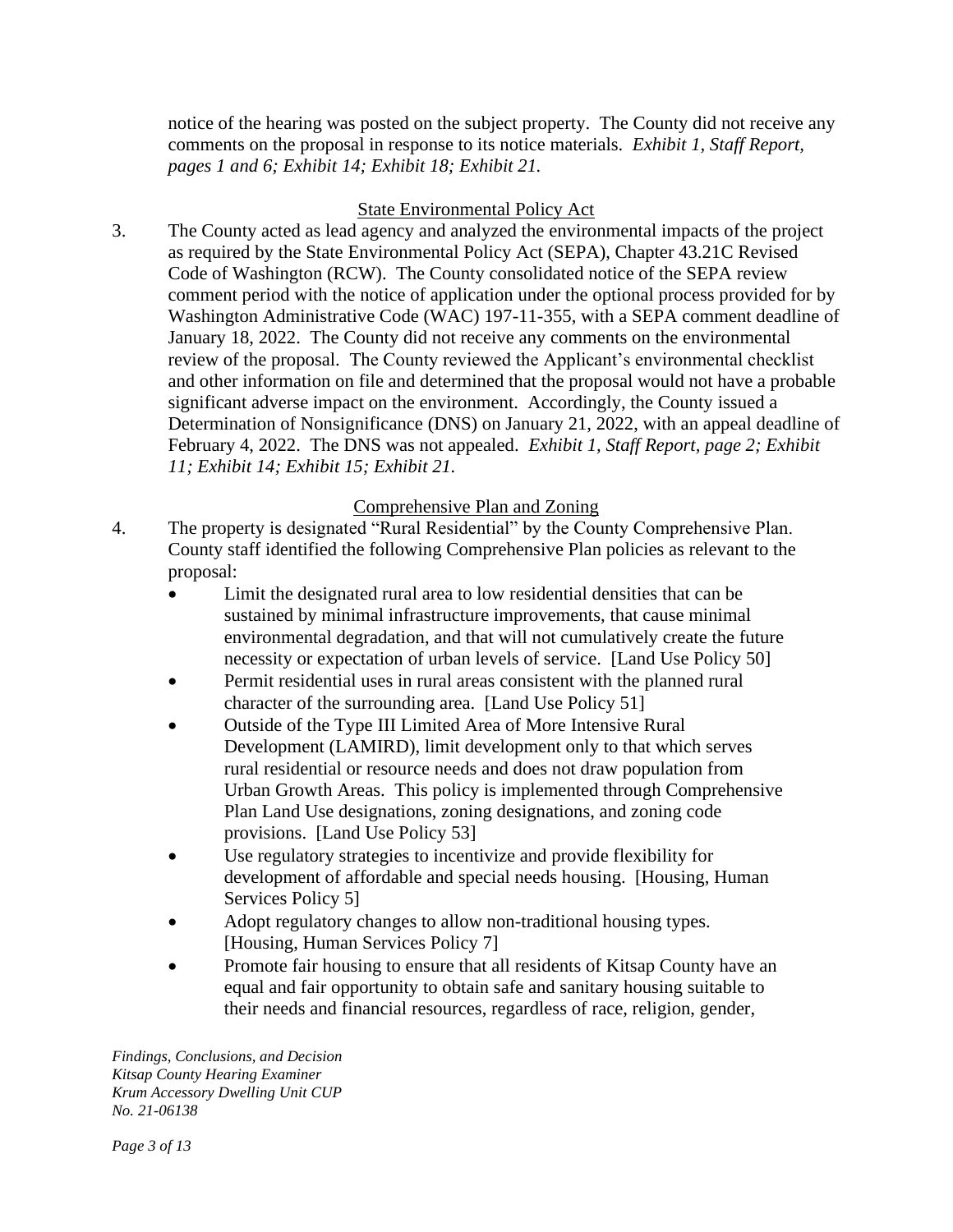sexual orientation, age, national origin, family status, income, disability, or other protected class. [Housing, Human Services Policy 11]

- Identify and remove regulatory barriers and limits access to or the provision of a diverse affordable housing supply. [Housing, Human Services Policy 12]
- Identify and remove impediments to creating housing for harder to house populations. [Housing, Human Services Policy 13]
- Disperse affordable housing opportunities throughout the County. [Housing, Human Services Policy 14]

*Exhibit 1, Staff Report, pages 2 through 5.*

5. The subject property is zoned "Rural Residential" (RR). The RR zone "promotes lowdensity residential development consistent with rural character. It is applied to areas that are relatively unconstrained by environmentally sensitive areas or other significant landscape features. These areas are provided with limited public services." *KCC 17.130.010.* ADUs are allowed in the RR zone with a conditional use permit. *KCC 17.410.042.* ADUs in the RR zone are required to have front yard setbacks of 50 feet, and side and rear yard setbacks of 5 feet. *KCC 17.420.052.* In accordance with these requirements, the proposed ADU structure would be set back more than 300 feet from the front property line to the south, approximately 37 feet from the side property line to the west, approximately 229 feet from the side property line to the east, and approximately 255 feet from the rear property line to the north. Additionally, ADUs are subject to the special use provisions of KCC 17.410.060. The proposed ADU's compliance with these special use provisions is discussed in detail below. *Exhibit 1, Staff Report, pages 2 and 3; Exhibit 6; Exhibit 16.*

## Existing Property and Proposed Development

6. The 5.04-acre property is currently developed with a 2,764 square foot single-family residence, associated driveway, septic drain field, and private well. The site is generally flat and is heavily wooded outside of existing developed areas. There are no mapped critical areas on the subject property or in the immediate vicinity. The Applicant proposes the construction of a detached 884 square foot ADU that would be located approximately 40 feet from the existing primary residence. An existing private driveway providing access to the existing primary residence from SW Pine Road would be extended to provide access to the proposed ADU.

Applicant Richard Krum testified at the hearing that his family originally considered an expansion to the existing primary residence to provide additional living space but instead decided to construct an ADU after the Kitsap Public Health District (KPHD) indicated that an expanded residence would not be adequately served by the existing septic system. He explained that KPHD later approved the proposal to serve the proposed ADU with an existing well serving the primary residence and with a new septic tank and an expansion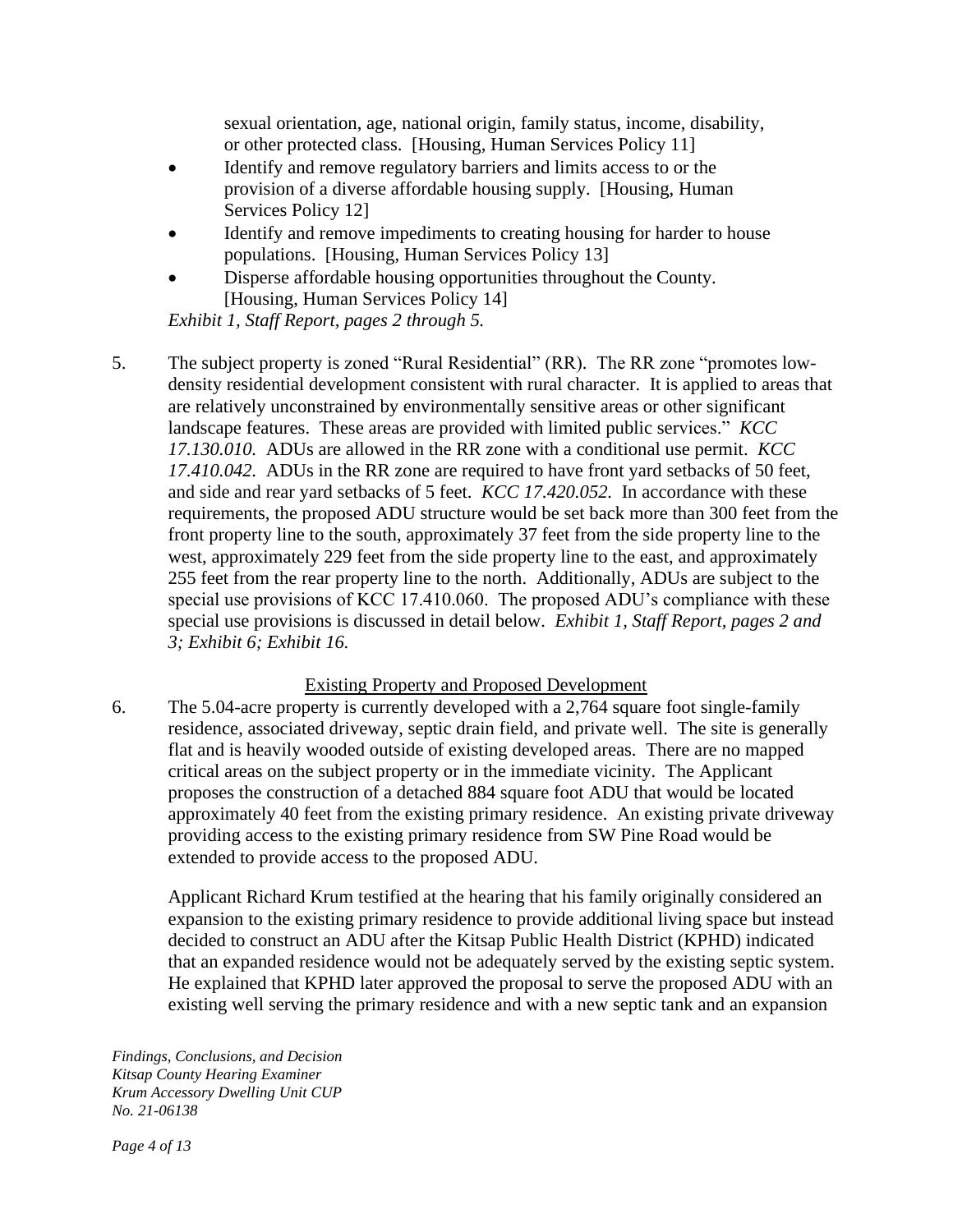of the existing drain field serving the primary residence The Kitsap County Fire Marshal's Office reviewed and approved the proposal with no conditions. Properties to the north, east, and west, are zoned RR and are developed with single-family residences. Property to the south, across SW Pine Road, is zoned RR/Mineral Resource Overlay and is used for sand and gravel resources. *Exhibit 1, Staff Report, pages 1 through 3, 7 through 9, and 12; Exhibit 2; Exhibits 5 through 10; Exhibit 16; Testimony of Mr. Krum.*

# Conditional Use Permit

- 7. The County zoning code makes some uses conditional in certain zoning districts. A *conditional use* is an activity specified by the zoning code "as a principal or accessory use that may be approved or denied based on consistency with specific criteria." *KCC 17.110.175.* As noted above, the Applicants request a CUP to construct an ADU, which is listed as a conditional use in the RR zoning district. *KCC 17.410.042.* ADUs in the RR zone are required to satisfy the ADU special use provisions of KCC 17.410.060. County staff reviewed the proposal and determined that it would satisfy these provisions. The ADU special use provisions are listed below, together with County staff's analysis (in italics):
	- a. An ADU shall be allowed as a permitted use in those areas contained within an urban growth boundary. *The subject property is not located within an urban growth boundary.*
	- b. An ADU shall be subject to a conditional use permit in those areas outside an urban growth boundary. *The subject property is located outside of the urban growth boundary. The Applicant requests approval of a CUP to allow an ADU.*
	- c. Only one ADU shall be allowed per lot. *The Applicant proposes only one ADU. There are no other ADUs present or proposed on the property.*
	- d. Owner of the property must reside in either the primary residence or the ADU. *The owner resides and would continue to reside in the existing single-family residence on the property.*
	- e. The ADU shall not exceed 50 percent of the square footage of the habitable area of the primary residence or 900 square feet, whichever is smaller. Dimensions are determined by exterior measurements. *The existing single-family residence is 2,764 square feet. 50 percent of the home is 1,382 square feet and, therefore, the ADU would be limited to 900 square feet (the smaller value). The proposed ADE would be 884 square feet, satisfying this requirement.*
	- f. The ADU shall be located within 150 feet of the primary residence or shall be the conversion of an existing detached structure. *The existing single-family residence and proposed ADU would be located approximately 40 feet apart, satisfying this requirement.*
	- g. The ADU shall be designed to maintain the appearance of the primary residence. *The proposed ADU and existing single-family residence would be similar in appearance with regard to style of construction, roof pitch, composite shingles, horizontal siding, and window trim.*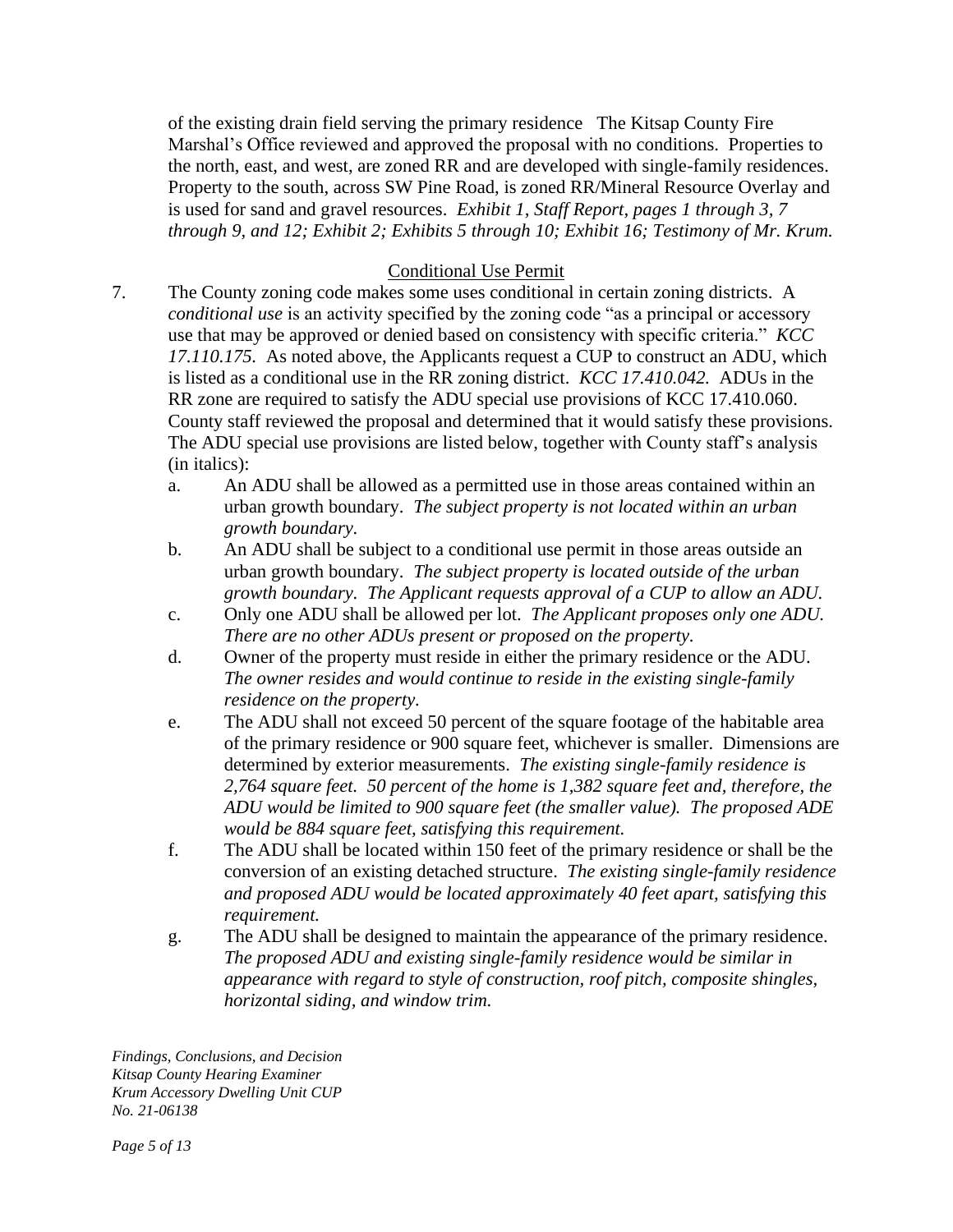- h. All setback requirements for the zone in which the ADU would be located shall apply. *The proposed ADU would meet all setbacks required by the Rural Residential zone.*
- i. The ADU shall meet applicable health district standards for water and sewage. *The Kitsap County Health District reviewed and approved the proposed ADU without conditions. The ADU would be served by a private well and private onsite septic system.*
- j. No mobile homes or recreational vehicles shall be allowed as an ADU. *There are no mobile homes or recreational vehicles present on the subject property.*
- k. An ADU shall use the same side street entrance as the primary residence and shall provide additional off-street parking. *The proposed ADU would use the existing driveway that serves the single-family residence, which would be extended to the ADU. Adequate parking is available on-site for the ADU and the existing singlefamily residence.*
- l. An ADU is not permitted on the same lot where accessory living quarters exist. *There are no present or proposed accessory living quarters.*

*Exhibit 1, Staff Report, pages 6 through 8.*

### Testimony

8. Kitsap County Planner Colin Poff testified generally about the proposal and how it would meet the specific requirements for approval of a conditional use permit to allow construction of an ADU. He described the subject property, noting that the 5.04-acre site is currently developed with a 2,764 square foot single-family residence, is heavily wooded, and is relatively flat. Mr. Poff noted that there are no critical areas mapped on the subject property or in the immediate vicinity. He stated that the property owner would continue to reside in the single-family residence and that the ADU would be located approximately 40 feet from the primary residence.

Mr. Poff explained that the existing driveway would be extended to the north to provide access to the ADU. He noted that the proposed 884 square foot ADU would be served by a private well, a new septic tank, and the existing drain field serving the existing primary residence. Mr. Poff stated that the design, color, materials, and roof pitch of the proposed ADU would be compatible with the aesthetics of the existing primary residence and noted that County staff has recommended a condition requiring further design review at the building permit stage to ensure such compatibility. He explained that County staff reviewed the proposal and determined that, with conditions, it would be consistent with the special use provisions under KCC 17.410.060.B.3 to allow construction of an ADU on residentially zoned property. *Testimony of Mr. Poff.*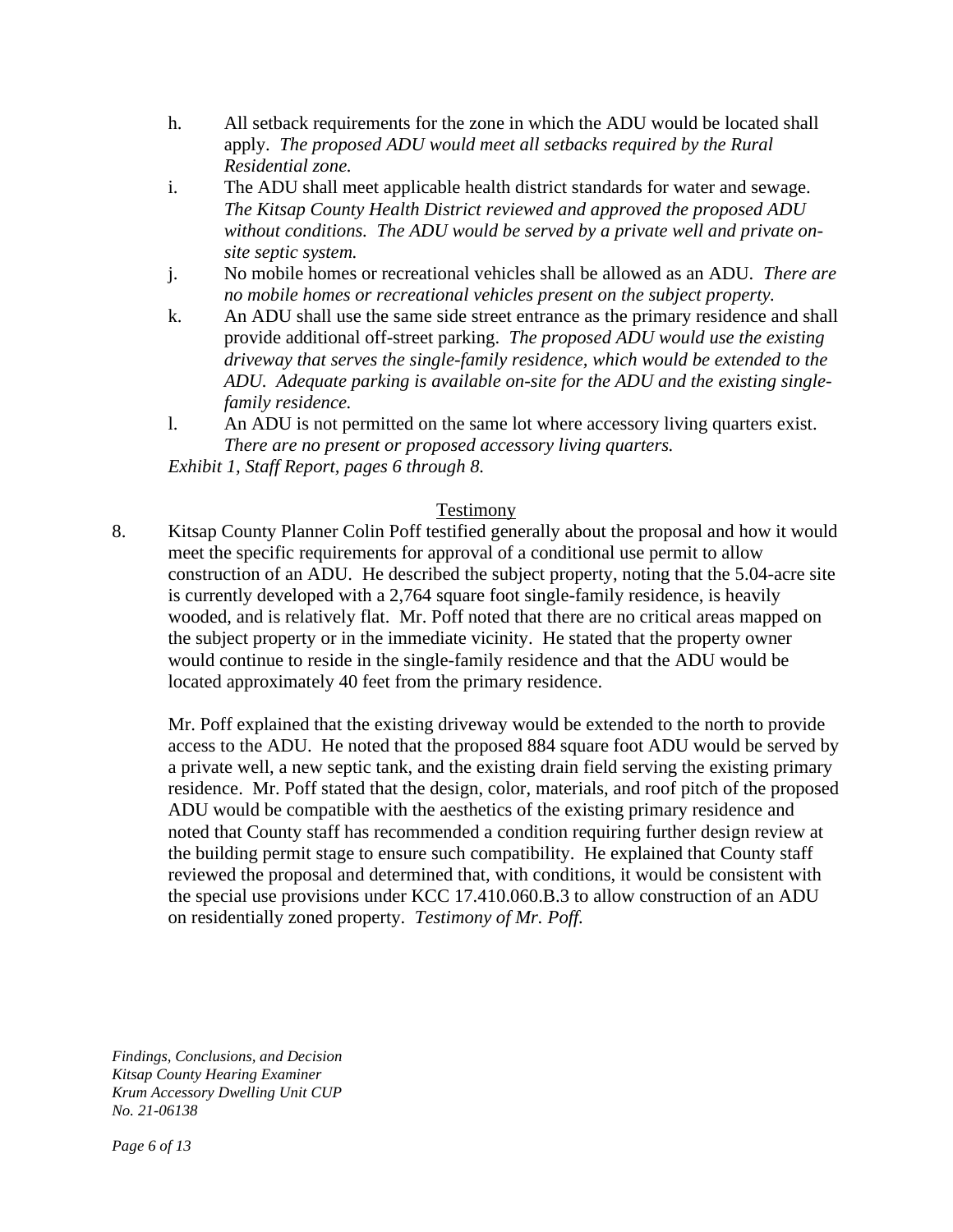- 9. Applicant Representative Robin Polen, of RCP Construction Services, LLC, testified that the ADU would be served by a new septic tank and the existing drain field serving the single-family residence, which would be expanded to accommodate the new septic system serving the ADU. He explained how the proposed ADU would be designed to match the aesthetics of the existing primary residence. *Testimony of Mr. Polen.*
- 10. Applicant Richard Krum testified that his mother would reside in the ADU. He noted that his family had originally considered an expansion of the existing residence to provide additional living space for his mother but decided instead to construct an ADU because an expanded residence would not be adequately served by the existing septic tank. He explained that the proposed ADU would be served by a new septic system and would share an existing drain field, which would be extended. *Testimony of Mr. Krum.*

### Staff Recommendation

11. Mr. Poff testified that County staff recommends approval of the CUP, with conditions. Mr. Krum testified that he understands and would comply with County staff's recommended conditions. *Exhibit 1, Staff Report, pages 9 through 12; Testimony of Mr. Poff; Testimony of Mr. Krum.*

## **CONCLUSIONS**

### **Jurisdiction**

The Hearing Examiner has jurisdiction to hear and decide requests for a conditional use permit. *KCC 2.10.070; KCC 17.550.020.*

#### Criteria for Review

The Hearing Examiner may approve, approve with conditions, or deny a conditional use permit. Approval or approval with conditions may be granted by the Hearing Examiner only when all the following criteria are met:

- 1. The proposal is consistent with the Comprehensive Plan;
- 2. The proposal complies with applicable requirements of [the zoning code];
- 3. The proposal will not be materially detrimental to existing or future uses or property in the immediate vicinity; and
- 4. The proposal is compatible with and incorporates specific features, conditions, or revisions that ensure it responds appropriately to the existing character, appearance, quality or development, and physical characteristics of the subject property and the immediate vicinity.

*KCC 17.550.030.A.*

As a condition of CUP approval, the Hearing Examiner may: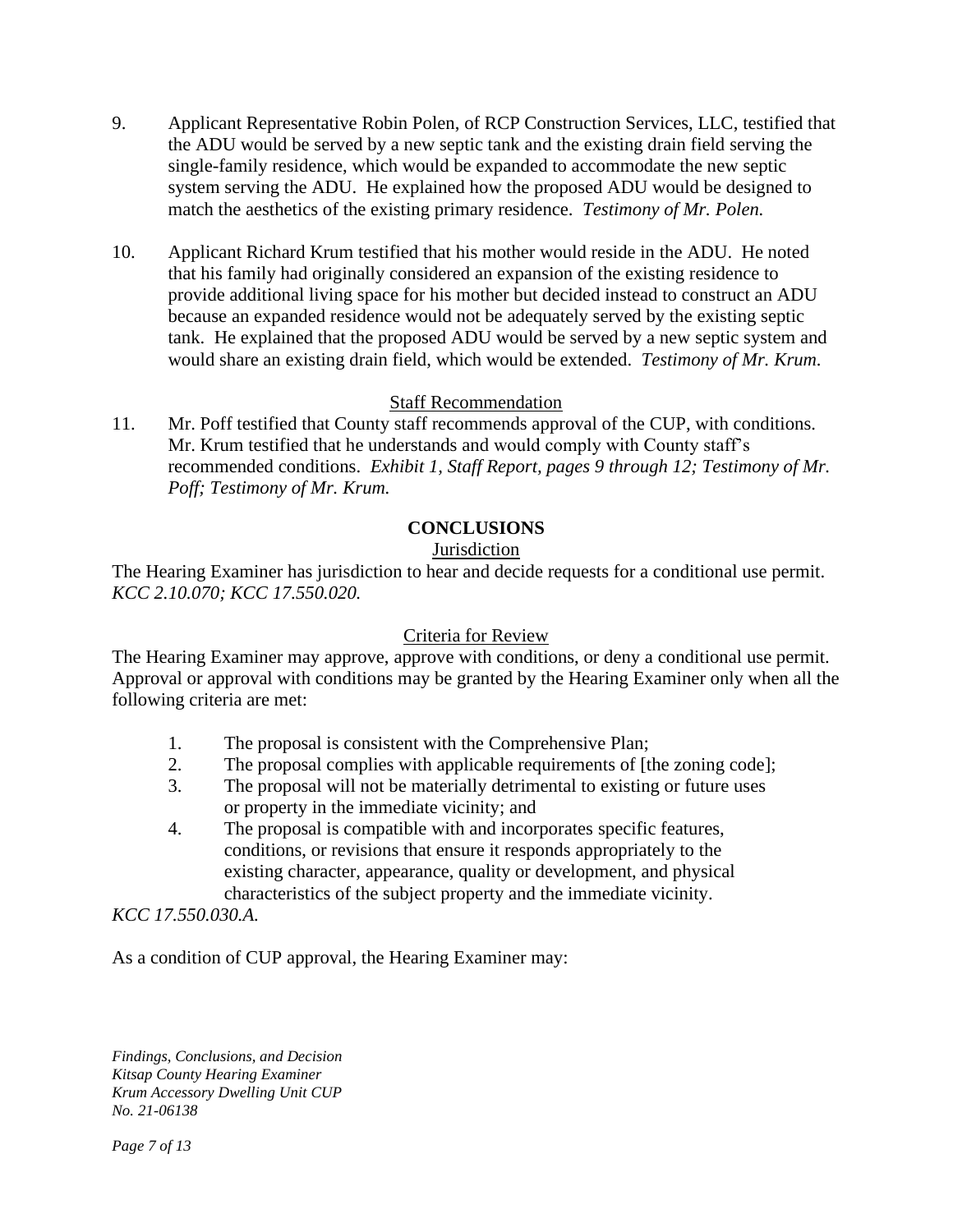- 1. Increase requirements in the standards, criteria, or policies established by [the zoning code];
- 2. Stipulate the exact location as a means of minimizing hazards to life, limb, property damage, erosion, landslides, or traffic;
- 3. Require structural features or equipment essential to serve the same purpose set forth in Chapter 17.420;
- 4. Include requirements to improve compatibility with other uses permitted in the same zone, protecting them from nuisance generating features in matters of noise, odors, air pollution, wastes, vibration, traffic, physical hazards, and similar matters. The hearing examiner may not, in connection with action on a conditional use permit, reduce the requirements specified by [the zoning code] as pertaining to any use nor otherwise reduce the requirements of [the zoning code] in matters for which a variance is the remedy provided;
- 5. Assure that the degree of compatibility with the purpose of [the zoning code] shall be maintained with respect to the particular use on the particular site and in consideration of other existing and potential uses, within the general area in which the use is proposed to be located;
- 6. Recognize and compensate for variations and degree of technological processes and equipment as related to the factors of noise, smoke, dust, fumes, vibration, odors, and hazard or public need;
- 7. Require the posting of construction and maintenance bonds or other security sufficient to secure to the county the estimated cost of construction and/or installation and maintenance of required improvements; and
- 8. Impose any requirement that will protect the public health, safety, and welfare.

*KCC 17.550.030.B.*

"If the approval criteria are not met or conditions cannot be imposed to ensure compliance with the approval criteria, the conditional use permit shall be denied." *KCC 17.550.030.C.*

In addition to the criteria listed above, ADUs are subject to the following special use provisions of KCC 17.410.060.B.3:

- a. An ADU shall be allowed as a permitted use in those areas contained within an urban growth boundary;
- b. An ADU shall be subject to a conditional use permit in those areas outside an urban growth boundary;
- c. Only one ADU shall be allowed per lot;
- d. Owner of the property must reside in either the primary residence or the ADU;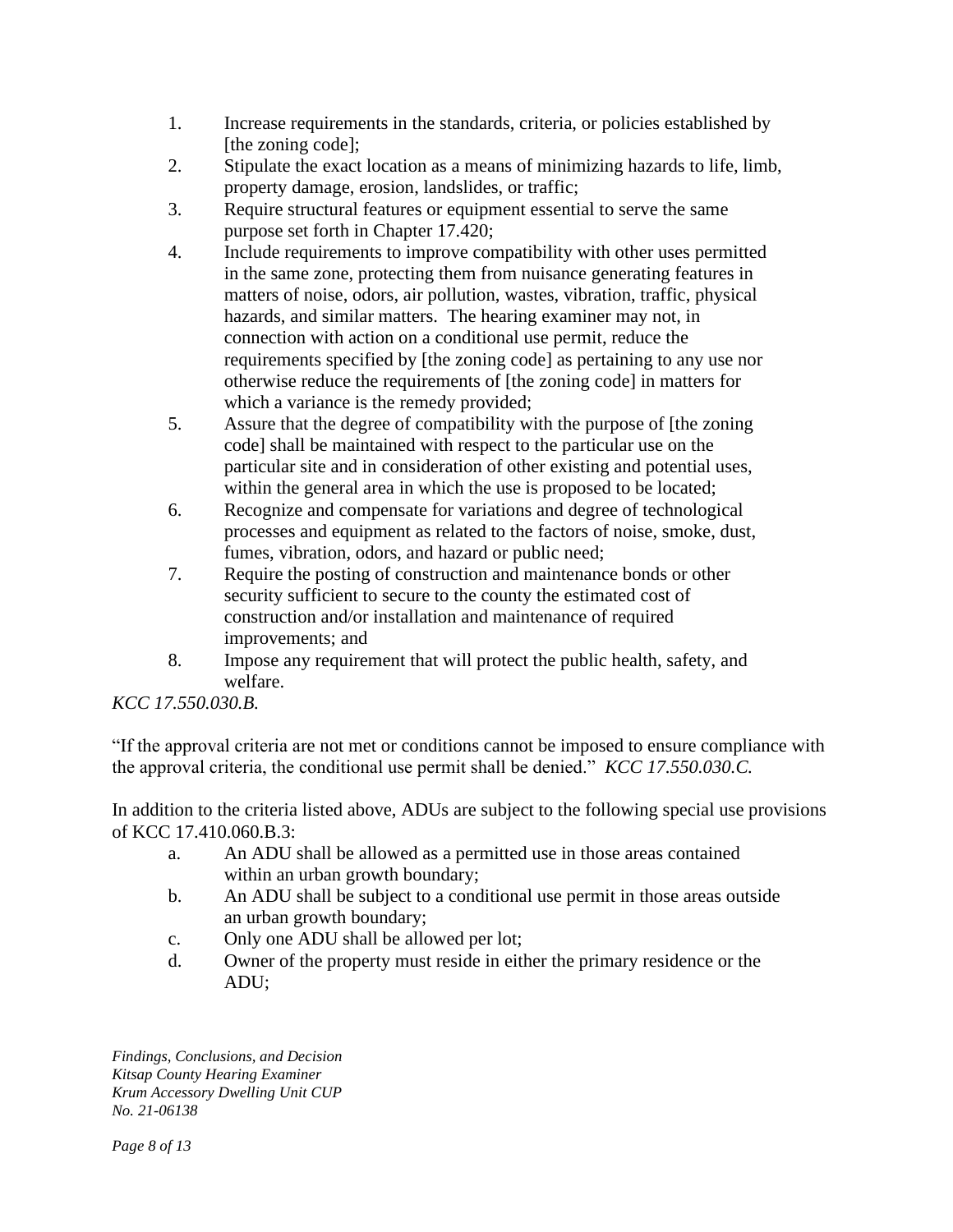- e. The ADU shall not exceed fifty percent of the square footage of the habitable area of primary residence or nine hundred square feet, whichever is smaller. Dimensions are determined by exterior measurements.
- f. The ADU shall be located within one hundred fifty feet of the primary residence or shall be the conversion of an existing detached structure (e.g., garage);
- g. The ADU shall be designed to maintain the appearance of the primary residence;
- h. All setback requirements for the zone in which the ADU is located shall apply;
- i. The ADU shall meet the applicable health district standards for water and sewage disposal;
- j. No mobile homes or recreational vehicles shall be allowed as an ADU;
- k. An ADU shall use the same side-street entrance as the primary residence and shall provide additional off-street parking; and
- l. An ADU is not permitted on the same lot where an accessory living quarters exists.

The criteria for review adopted by the Kitsap County Board of Commissioners are designed to implement the requirement of Chapter 36.70B RCW to enact the Growth Management Act. In particular, RCW 36.70B.040 mandates that local jurisdictions review proposed development to ensure consistency with County development regulations, considering the type of land use, the level of development, infrastructure, and the characteristics of development. *RCW 36.70B.040(1)*.

# Conclusions Based on Findings

**1. With conditions, the proposed ADU would be consistent with the special use provisions of KCC 17.410.060.B.3.** The proposed ADU would be located within the Rural Residential (RR) zoning district, outside the boundary of an urban growth area, and would therefore be allowed with a conditional use permit. The Applicant proposes to construct only one ADU, and there are no other ADUs, accessory living quarters, mobile homes, or recreational vehicles currently located or proposed to be located on the property. The Applicant would reside in the existing 2,764 square foot single-family residence located on the property. The proposed ADU would measure 884 square feet, which is less than the 900 square foot maximum allowed for an ADU associated with a 2,764 square foot primary residence. The proposed ADU would be sited approximately 40 feet from the existing single-family residence and would be designed to maintain the appearance of the single-family residence by incorporating the same roof pitch, composite shingles, horizontal siding, and window trim. The proposed ADU would meet all applicable setback requirements for the RR zone, and would utilize the driveway serving the single-family residence, which would be extended to reach the ADU. Adequate parking is available on-site for the ADU and the existing single-family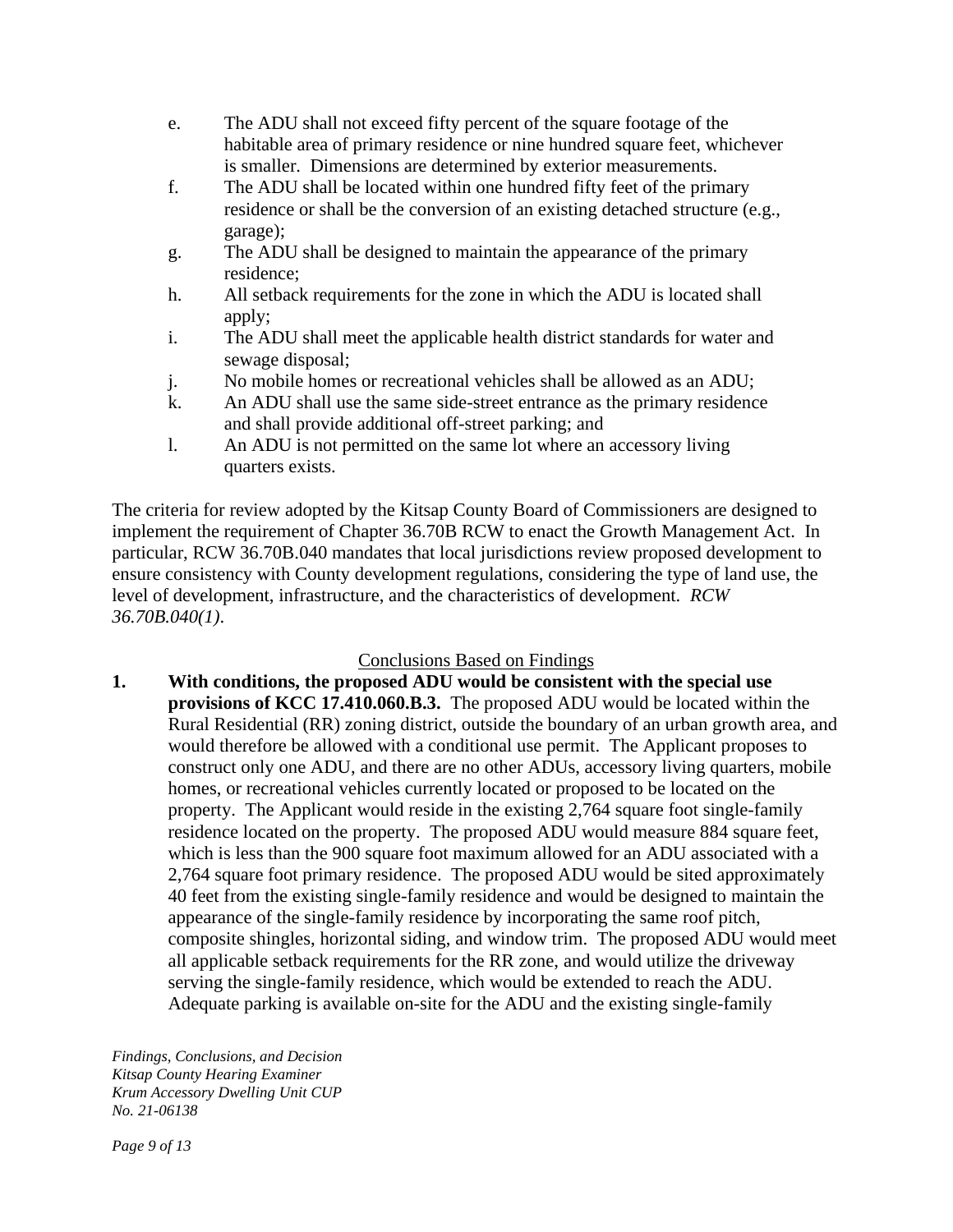residence. The proposed ADU would be served by a new septic tank, an existing drain field that would be expanded, and by an existing private well. The Kitsap County Health District has approved, without conditions, the water and septic systems proposed for the project. Conditions, as detailed below, are necessary to mitigate project impacts and to ensure compliance with applicable statutes, ordinances, and regulations. *Findings 1 – 11.*

**2. With conditions, the proposed project would meet the criteria for CUP approval under KCC 17.550.030.A.** The County provided reasonable notice and opportunity to comment on the proposal. The County did not receive any comments on the proposal in response to its notice materials. The County analyzed the environmental impacts of the proposal, determined that the proposed use would not have a probable significant adverse impact on the environment, and issued a Determination of Nonsignificance on January 21, 2022. That determination was not appealed. The proposed ADU would be consistent with the County Comprehensive Plan policies that permit low-density residential uses in rural areas and generally encourage diverse, affordable housing options suitable to meet the needs of county residents. The Kitsap County Health District approved the Applicant's proposed water and septic systems without conditions. As conditioned, the proposed ADU would comply with all applicable provisions of the County zoning code, including setback requirements for the RR zone and the specific ADU special use provisions of KCC 17.410.060.B.3. The project's compliance with these special use provisions would ensure that the project would not be materially detrimental to other uses or property in the vicinity and would be compatible with the existing character of the subject property and property in the vicinity. Conditions, as detailed below, are necessary to mitigate project impacts and to ensure compliance with relevant federal, state, and local statutes, ordinances, and regulations. *Findings 1 – 11.*

#### **DECISION**

Based on the preceding findings and conclusions, the request for a conditional use permit to allow construction of an 884 square foot detached accessory dwelling unit at 1447 SW Pine Road, in the Port Orchard area of unincorporated Kitsap County, is **APPROVED**, subject to the following conditions:<sup>2</sup>

- 1. All required permits shall be obtained prior to commencement of land clearing, tree clearing, construction, and/or occupancy.
- 2. The accessory dwelling unit is subject to the payment of impact fees. Impact fees must be paid at time of permit issuance, or if deferred, must be paid prior to final inspection. No certificate of occupancy will be granted until all impact fees are paid.
- 3. Any proposed modification (not including cosmetic work such as painting, papering,

<sup>&</sup>lt;sup>2</sup> This decision includes conditions designed to mitigate impacts of this proposed project and to meet requirements of the County code.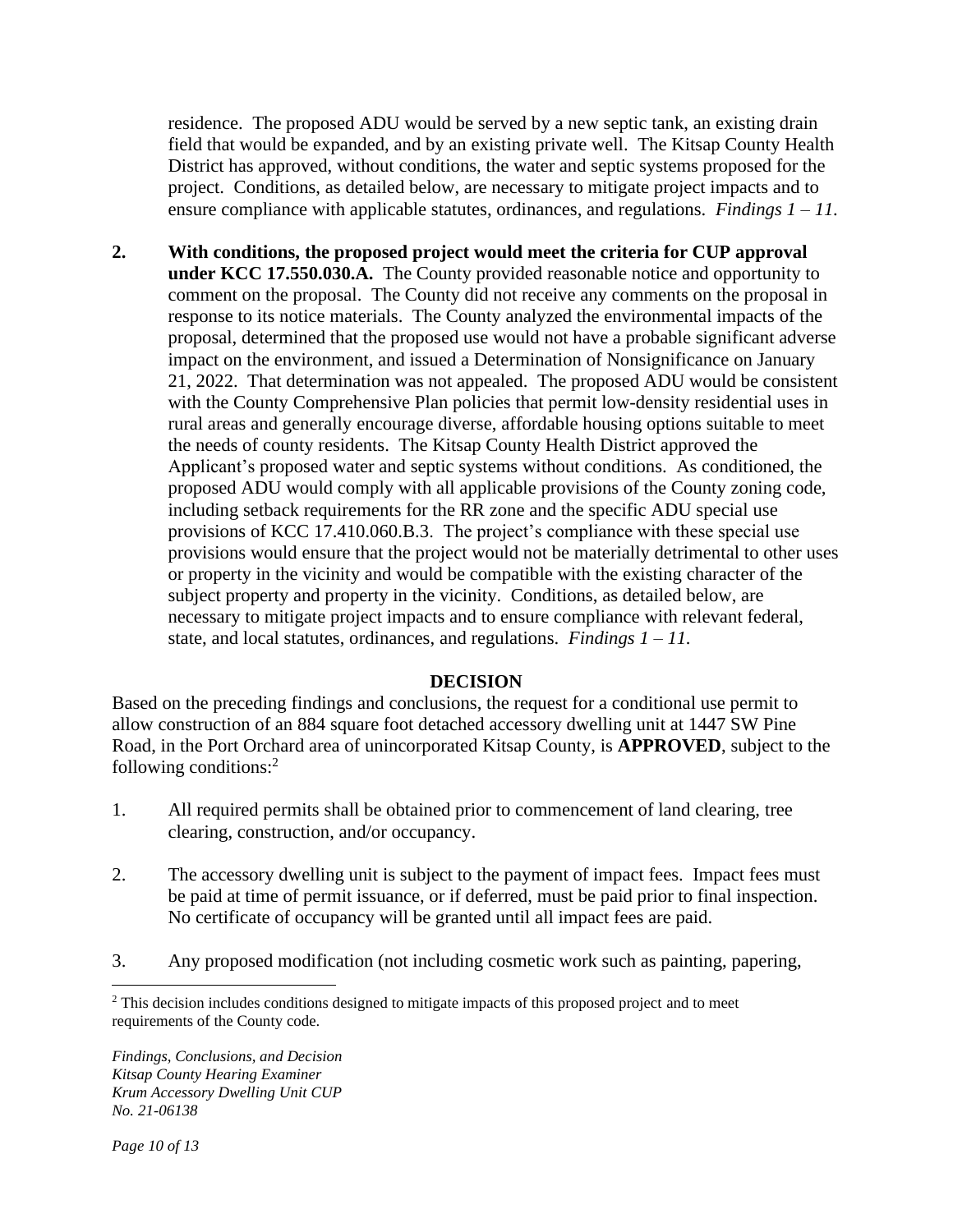and similar finish work), remodel, or expansion of the accessory dwelling unit building, regardless of whether a building permit is required, shall be reviewed by the Department of Community Development and granted approval prior to such modification, expansion, construction, and/or issuance of a building permit.

- 4. Only one accessory dwelling unit shall be permitted on the subject property.
- 5. The owner of the property must reside in either the primary residence or the accessory dwelling unit, and only one of the structures may be rented at any one time. The accessory dwelling unit's habitable area shall not exceed 50 percent of the primary residence or 900 square feet, whichever is smaller. The proposed size of the ADU is 884 square feet. Any future expansion of the ADU would require a building permit and would have to comply with all code requirements in place at the time of the new building permit application.
- 6. The accessory dwelling unit shall be located within 150 feet of the primary residence.
- 7. The accessory dwelling unit shall be designed to maintain the appearance of the primary residence.
- 8. This permit shall comply with all Kitsap Public Health District regulations and conditions of approval.
- 9. No mobile home or recreational vehicle shall be allowed as an accessory dwelling unit.
- 10. The accessory dwelling unit shall use the same side street entrance as the primary residence and shall provide one additional off-street parking space.
- 11. An accessory living quarters or guest house is not permitted on the same lot unless the accessory dwelling unit is removed and the accessory living quarters or guest house complies with all requirements imposed by the Kitsap County Code.
- 12. A property with a primary residence and an accessory dwelling unit cannot be segregated to create two separate legal lots unless it complies with all subdivision, zoning, and density requirements in place at the time of a complete subdivision application.
- 13. The accessory dwelling unit cannot be sold separately from the primary residence unless it has legally been segregated onto its own lot.
- 14. The recipient of any conditional use permit shall file a Notice of Land Use Binder with the County auditor prior to any of the following: initiation of any further site work,

*Findings, Conclusions, and Decision Kitsap County Hearing Examiner Krum Accessory Dwelling Unit CUP No. 21-06138*

*Page 11 of 13*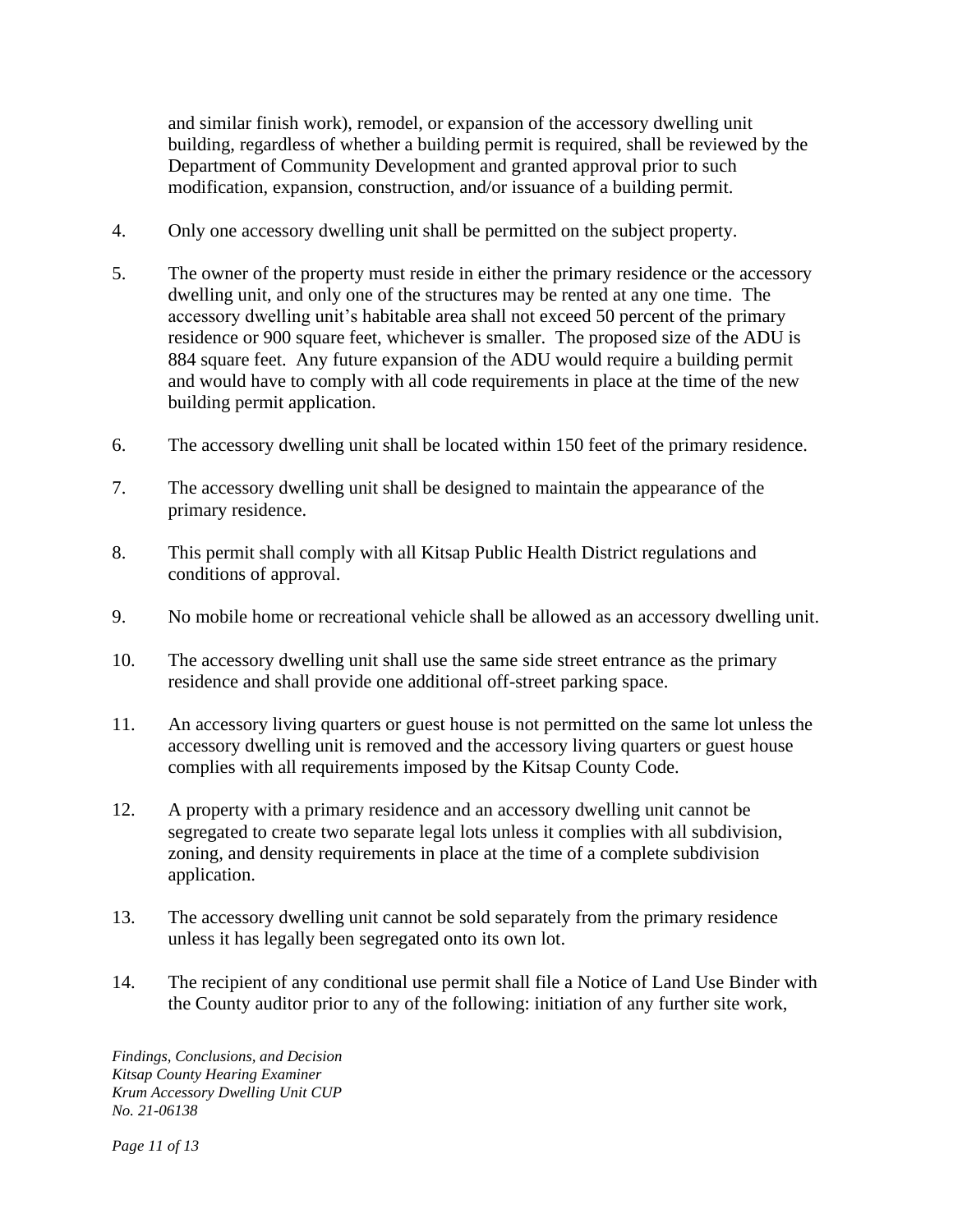issuance of any development/construction permits by the County, or occupancy/use of the subject property or buildings thereon for the use or activity authorized. The Notice of Land Use Binder shall serve both as an acknowledgment of, and agreement to abide by, the terms and conditions of the conditional use permit and as a notice to prospective purchasers of the existence of the permit. The Binder shall be prepared and recorded by the Department at the Applicant's expense.

- 15. The uses of the subject property are limited to the uses proposed by the Applicant and any other uses will be subject to further review pursuant to the requirements of the Kitsap County Code. Unless in conflict with the conditions stated and/or any regulations, all terms and specifications of the application shall be binding conditions of approval. Approval of this project shall not, and is not, to be construed as approval for more extensive or other utilization of the subject property.
- 16. The authorization granted herein is subject to all applicable federal, state, and local laws, regulations, and ordinances. Compliance with such laws, regulations, and ordinances is a condition to the approvals granted and is a continuing requirement of such approvals. By accepting this/these approvals, the Applicant represents that the development and activities allowed will comply with such laws, regulations, and ordinances. If, during the term of the approval granted, the development and activities permitted do not comply with such laws, regulations, or ordinances, the Applicant agrees to promptly bring such development or activities into compliance.
- 17. The decision set forth herein is based upon representations made and exhibits contained in the project application Permit No. 21-06138. Any change(s) or deviation(s) in such plans, proposals, or conditions of approval imposed shall be subject to further review and approval of the County and potentially the Hearing Examiner.
- 18. This Conditional Use Permit approval shall automatically become void if no development permit application is accepted as complete by the Department of Community Development within four years of the Notice of Decision date or the resolution of any appeals.
- 19. Any violation of the conditions of approval shall be grounds to initiate revocation of this Conditional Use Permit.
- 20. If the project proposal is modified from that shown on the submitted site plan accepted for review on December 23, 2021, Development Services and Engineering will require additional review and potentially new conditions.

*Findings, Conclusions, and Decision Kitsap County Hearing Examiner Krum Accessory Dwelling Unit CUP No. 21-06138*

*Page 12 of 13*